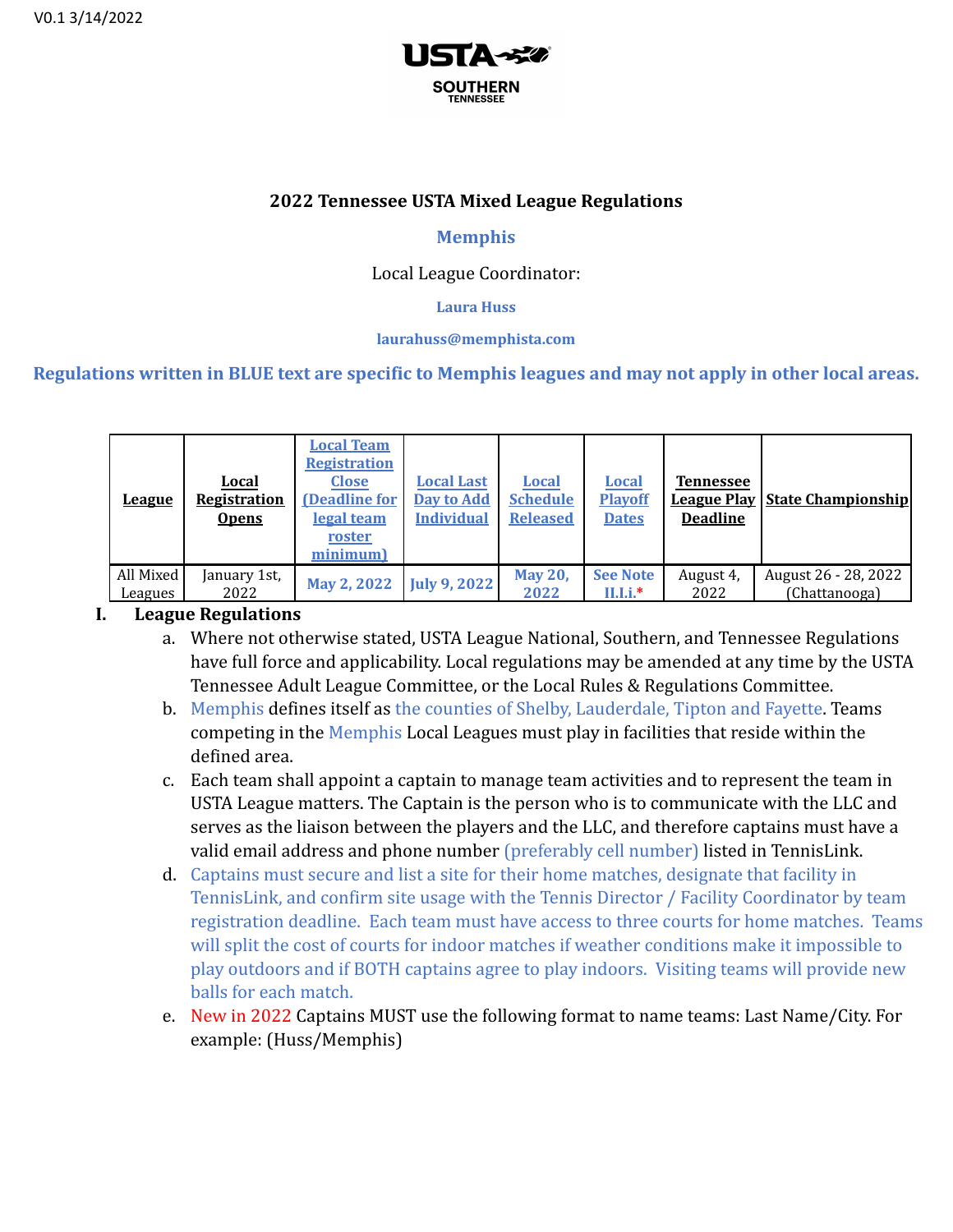

- i. If a facility has both hard courts and clay courts available to team play, the captain must designate "clay" if the team is to play their home matches on that surface (ex: Huss/Memphis - clay).
- **f.** USTA Tennessee will have no residency requirements for teams that are in leagues with local play.
	- **i.** For teams that advance directly to the State Championship or play their local league at the State Championships, USTA Tennessee requires that at least 2 players of the team be residents of the local area from which that team is advancing.

### **II. Individual Registration**

- a. All participants must be current members of the USTA.
- b. Players must be 18 years of age prior to participating in the USTA League program.
- c. Each player over the age of 18 shall have reached the required minimum age prior to or during the calendar year in which such player participates in his or her first local league.
- d. Each player will use his/her most current NTRP computer rating on file in TennisLink. Players who do not have a computer rating on file in TennisLink shall self-rate in accordance with the General & Experienced Player Guidelines.

1. Self-ratings are valid for two years from the date issued or until replaced by a dynamic or computer rating.

2. If a player does not have a valid computer (C) rating from a previous year, he/she must self-rate to be assigned a new rating, reassigned to their last expired rating or a higher rating based on their playing history. (For additional information concerning the rating program; see section 1.04F in the USTA National Regulations)

| <b>Division</b> | <b>League Type</b> | <b>NTRP Levels</b>                          | League<br><b>Format</b> | <b>Minimum Number</b><br>of Players Required<br><b>For Legal Team</b> | <b>Maximum number of</b><br>players allowed on<br>team roster |
|-----------------|--------------------|---------------------------------------------|-------------------------|-----------------------------------------------------------------------|---------------------------------------------------------------|
| Mixed           | 18 & Over          | 2.5 (straight), 6.0, 7.0, 8.0, 9.0,<br>10.0 | 3 Doubles               |                                                                       | 18                                                            |
|                 | 40 & Over          | 6.0, 7.0, 8.0, 9.0                          | 3 Doubles               | 6                                                                     |                                                               |
|                 | 55 & Over          | 6.0, 7.0, 8.0, 9.0                          | 3 Doubles               |                                                                       |                                                               |
|                 | 65 & Over          | 6.0, 7.0, 8.0, 9.0                          |                         |                                                                       |                                                               |

e. USTA Mixed Divisions offered in Tennessee (See table below)

### i. **18 & Over**

**1.** Mixed 18 & Over 10.0 will play their local league at the USTA Tennessee State League Championship. This level must meet the Tennessee deadline of **August**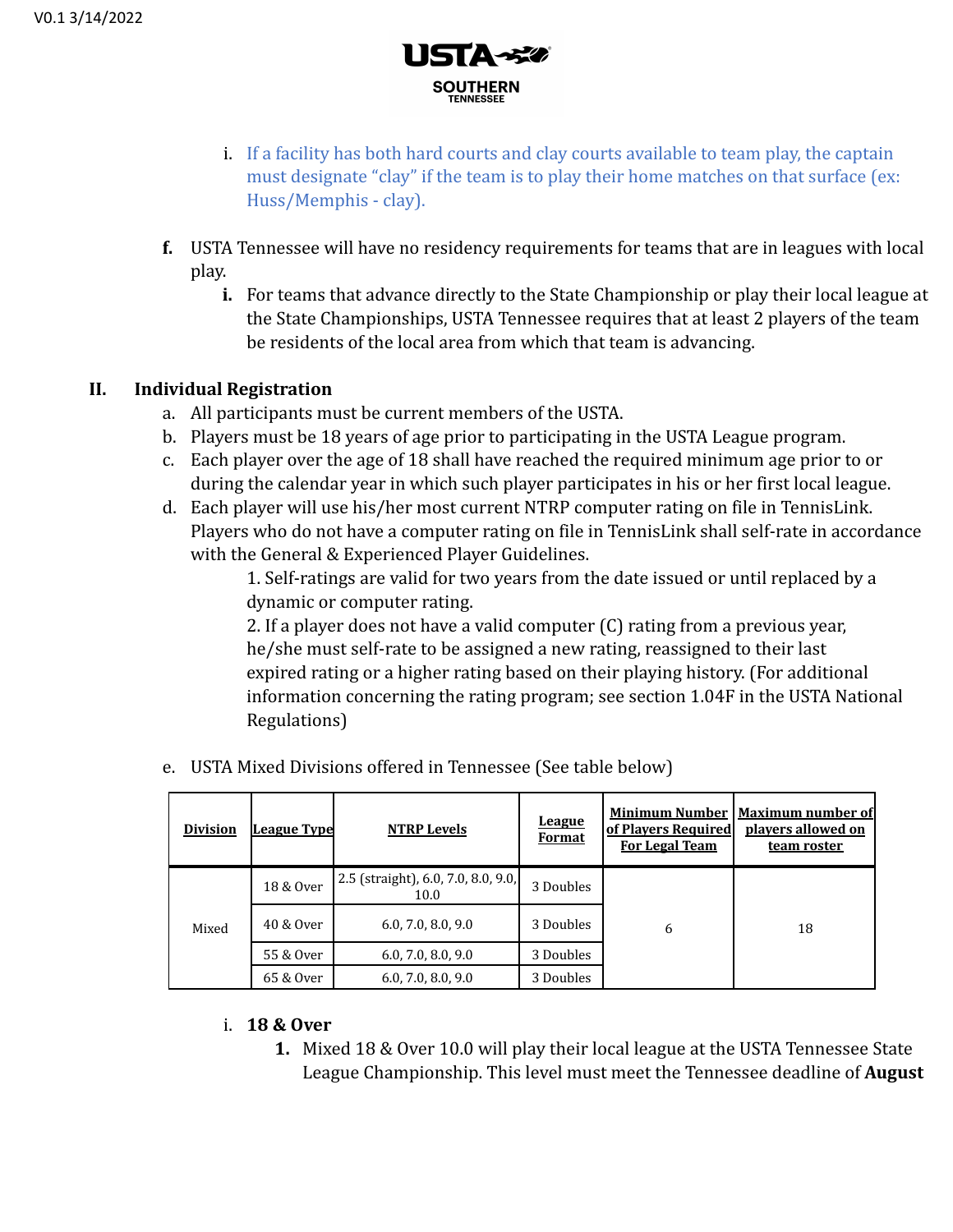

**4, 2022** for team and individual registration with a fee of \$4.00. No players may be added after **August 4, 2022.**

- f. **Minimum NTRP** levels per division: 6.0 is 2.5; 7.0 is 3.0; 8.0 is 3.5; 9.0 is 4.0; 10.0 is 4.5.
- g. The NTRP rating difference between doubles partners shall not exceed 1.0.
- h. The combined NTRP rating of a doubles team shall not exceed the NTRP level.
- i. Players may play on more than one team so long as they are not playing on more than one team in the same local area, age division, and NTRP level.
- j. Captains are responsible for making sure that all team members meet eligibility criteria.
	- i. A player who participates in the USTA League in violation of any eligibility provision shall be subject to an Eligibility Grievance.
- k. Each player must pay a \$**26** league fee for each team that he/she is joining that will be charged during the registration process. In addition, there is a \$3.00 processing fee assessed from TennisLink at the time of registration. Total fee on TennisLink will be **\$29** per registrant per team. Players requesting a refund must do so by contacting the LLC.
	- i. No refund will be offered beyond 1 week after state league play deadline.
	- ii. Only players that did not play a match in the league season, and are not advancing to a state championship are eligible to request a refund.
	- iii. Players requesting a refund must do so by contacting the LLC, laurahuss@memphista.com. All refunds will consist of the amount paid by a player for the USTA League (excluding TennisLink Fees) minus a \$4 fee that goes to the Local League Coordinator.
- l. Divisions may be divided into two or more flights with a playoff at the end of local play to determine the **Memphis** champion.
	- i. \*Note: Historically in Memphis, playoffs for Mixed have not been necessary, but if league growth warrants a playoff, they will be during the evenings of the last week of local play.
- m. If only one team is registered at deadline for any level, an extension of two weeks will be given to meet the National requirement of a minimum of 2 teams.
- n. All players are encouraged to opt in / subscribe to communications regarding their league in Tennis Link. These messages (text and/or email preferences) will come from the LLC regarding important information regarding the league(s) for which they are registered.
- o. Additionally, all captains and players are encouraged to visit [https://www.ustatn.com/adult-leagues/,](https://www.ustatn.com/adult-leagues/) for helpful league resources.

# **III. Local League Play**

- a. Official Ball, a standard Type 2 USTA approved ball shall be used. All matches are played without officials, the USTA official publication, [The Code,](https://www.usta.com/content/dam/usta/2022-pdfs/2022%20Friend%20at%20Court.pdf) shall be observed. Point Penalty Suspension System in effect for 2022.
- b. The team captain for each team shall exchange their team line-up simultaneously prior to the beginning of the team match.
- c. A player may participate in only one individual match within a team match.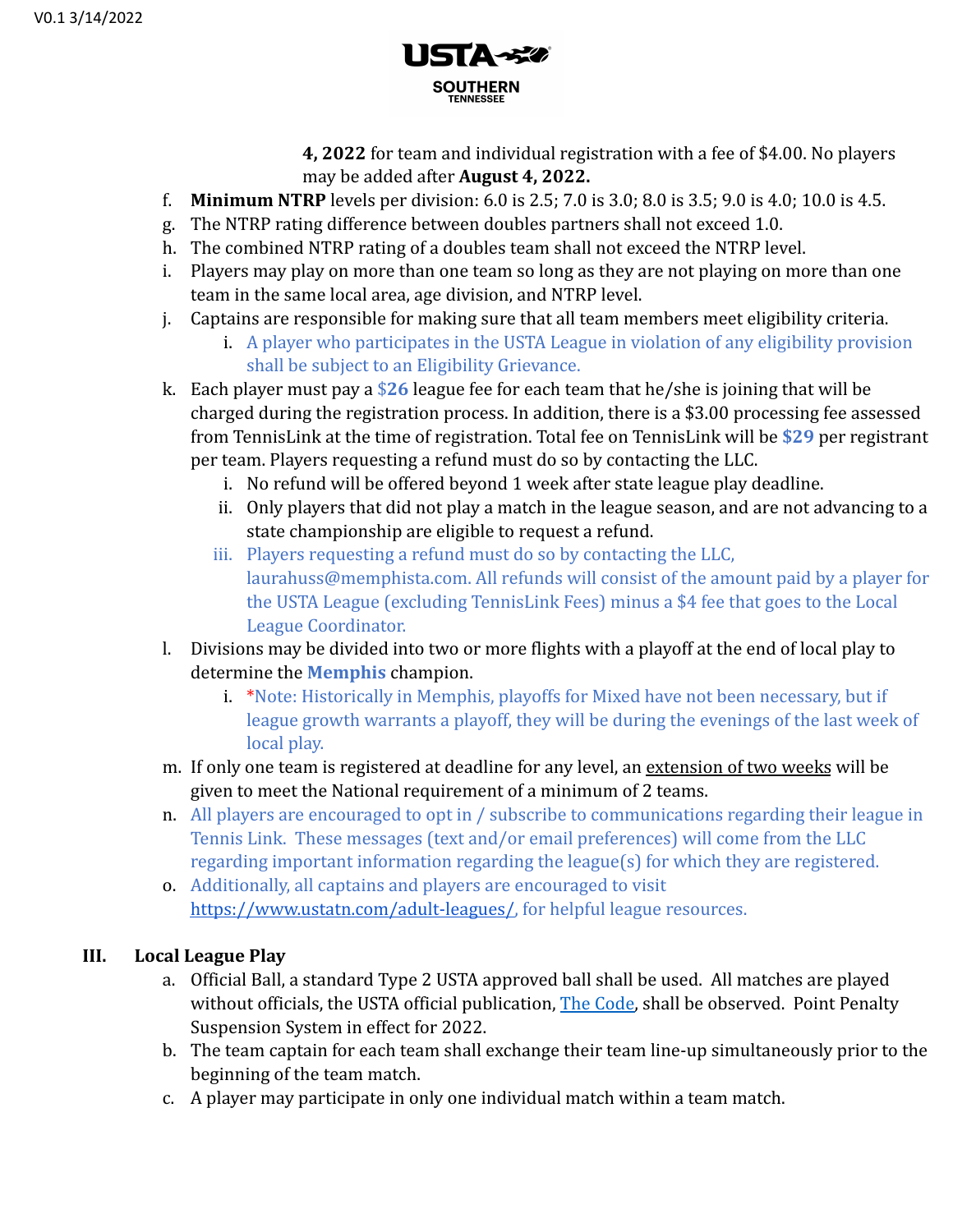

- d. No substitution may be made in an individual match after the line up has been presented, except for injury to, illness of, or disqualification of a player prior to the start of an individual match. Once the lineup has been exchanged, a team may substitute a player in the affected position within the 15-minute default time, using a player not already listed on the lineup. The substitute player is entitled to a five-minute warm-up. If no such substitution can be made, the affected position only will be defaulted in local leagues.
- e. There is no coaching in any form allowed in USTA Mixed League matches. Cell phones must be turned off or silenced during play. Teammates, spectators, and coaches may not comment on the line calls or scoring while a match is being played. The home team will be responsible for controlling spectators' conduct during match play. Remember tennis etiquette when watching or playing a match. All players are encouraged to familiarize themselves with *The Code*, which may be found at usta.com (2022 Friend at Court). *[The Code](https://www.usta.com/content/dam/usta/2022-pdfs/2022%20Friend%20at%20Court.pdf)* [contains the Players'](https://www.usta.com/content/dam/usta/officiating/2020%20Friend%20at%20Court.pdf) [Guide to Fair Play and the Unwritten Rules of Tennis.](https://www.usta.com/content/dam/usta/officiating/2020%20Friend%20at%20Court.pdf)
- f. USTA Tennessee Mixed league matches in **Memphis** shall be:
	- i. All matches will be the best of three sets and the set tiebreak shall be used at 6-all in each set. In lieu of a third set, a match tiebreak shall be played. There will be a twominute set break at the end of each set with no coaching. All tiebreaks shall follow the Coman tiebreak procedure. In the event of a tie in league standings, the tie will be broken by the first of the procedures listed below.
		- 1. Individual Matches. Winner of the most individual matches in the entire competition.
		- 2. Head-to-head. Winner of head-to-head match.
		- 3. Sets. Loser of the fewest number of sets.
		- 4. Games. Loser of the fewest number of games
		- 5. Game Winning Percentage: Total games won divided by total games played.
		- 6. If two teams are still tied for 1st place after games lost tiebreak and winning percentage, then a one team playoff match will be held between the tied teams prior to the end of the league play deadline.
- g. Captains are responsible for entering and/or confirming match scores on Tennis Link. Captains need to verify and confirm the recorded match scores. All recorded scores will be final 48 hours from match time. If a mistake is made when entering scores and you have clicked out of the scorecard on TennisLink, you will have to email the LLC with the match number and correction. **Only the LLC can make a change to the scorecard.** Any disputes must be made on TennisLink and the LLC must be notified by email before the 48 hours is up.
	- i. If scores are not entered into TennisLink within 48 hours, both captains may be subject to a local grievance and sanctions imposed by the Local Grievance Committee.
- h. If a team plays a local match without a full lineup, forfeits must be taken at #3 doubles.
- i. If a team shows up without the minimum # of players required for the team match based on the number of players present, or to be present, it will be a full team default in favor of the opponents. Please refer to National regulation 2.01C(5) on team default procedures.
- j. If a match is begun and a player has to retire due to injury or illness, the match score to the point of default will be recorded on the scorecard (i.e.; 6-2, 2-1, 15-15, retired).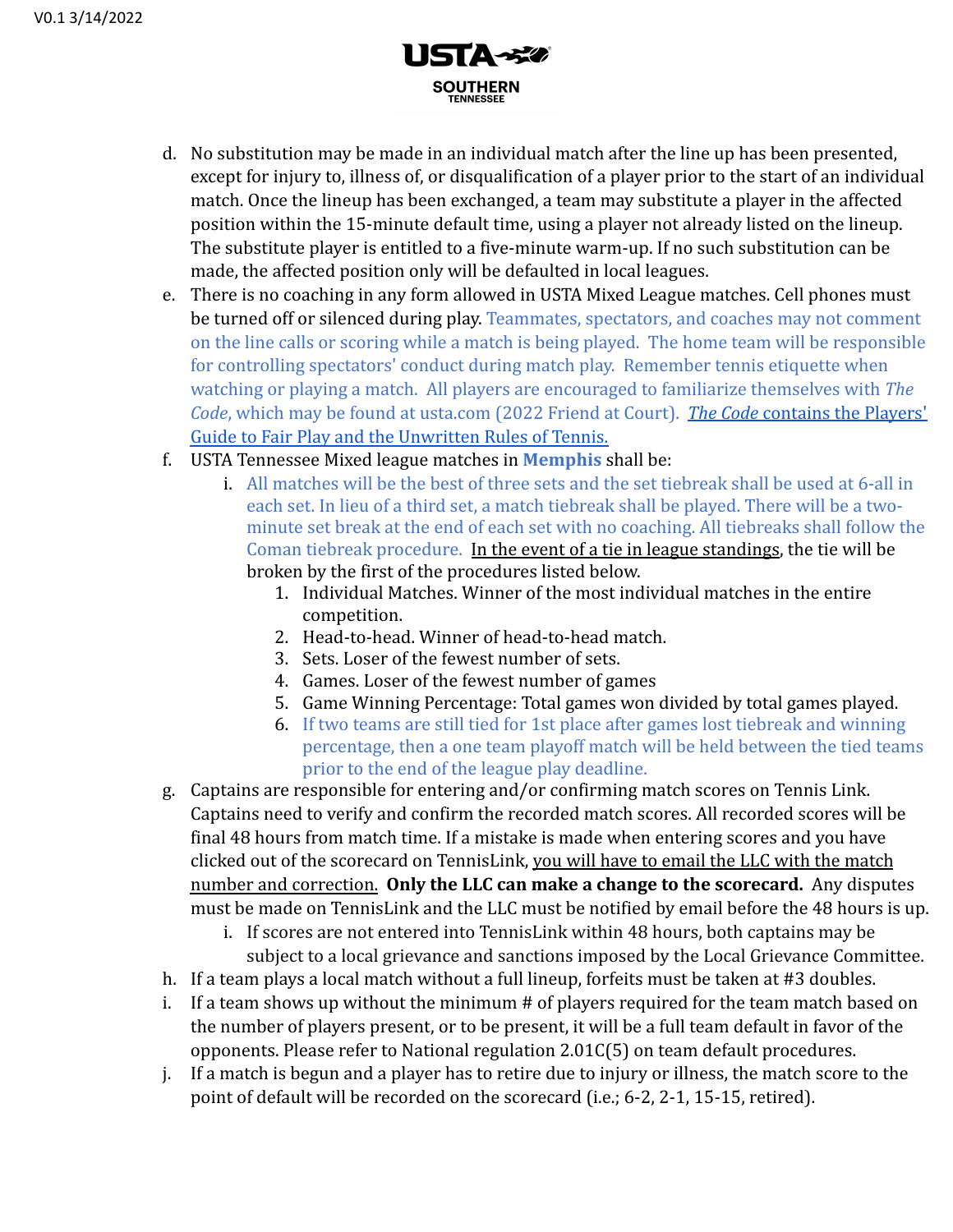

- k. If a match must be forfeited, the name(s) of the forfeiting player(s) are not written on the scorecard. Only the names of the player(s) receiving the default. The written score shall be 6-0,6-0; as if the match had been played.
- l. If a captain knows ahead of time he/she will forfeit an entire team match, he/she must notify the Local League Coordinator and the opposing team captain. If a team forfeits an entire team match and that forfeit affects the outcome of the local league, then all matches played by the forfeiting team will be removed from the standings. If the forfeiting team has no effect on the outcome of the local league, matches played by that team will stand and that team may be eligible to advance.
- m. If play is interrupted by weather, darkness or other factors beyond the control of players, completed individual matches will stand as played. In the event that rain or inclement weather forces the cancellation and/or re-scheduling of a local league team match, the line-up would stand only for those positions that had already started (first service attempt) their match. All other positions, even those that were in warm-up may be changed including defaulted courts.
	- i. An inclement weather reschedule becomes official if courts or conditions are unplayable for more than 40 minutes during the 2-hour block matches are scheduled to be played. (For summer Mixed in Memphis, this includes rain, lightning, darkness and heat. See below for local heat policy). The supervisor of the courts will determine whether or not they are playable. If there is no supervisor, the team captains will jointly make the determination. If the captains are not able to reach one another to determine if a match is eligible for inclement weather reschedule, the teams must go to the courts and be prepared to play.
	- ii. If match play has already started and the match is rained out or meets the criteria in the above regulation, all points, games and sets played at the time that the match was rained out will count. Make-up matches will begin at the point that they are terminated and may be resumed on an alternate surface if both captains agree. The players on the court should make note of the score (who is serving and all other matters concerning the match).
	- iii. If a written line-up has been exchanged but play did not start, substitutions from the team roster may be made on any non-default court(s). Forfeits offered verbally prior to the original line-up exchange are nullified when the match is rescheduled due to rain or inclement weather.
	- iv. If a make-up match is required, the two team captains shall agree on a date for the make-up match. The individual courts do not have to be made up at the same time. Once the captains have agreed on a match date and time, that date and time is official and cannot be changed without the consent of the LLC. The new date, time and location should be emailed to **[laurahuss@memphista.com](mailto:laurahuss@memphista.com)** by both team captains. The match MUST be made up by the 14th day after the originally scheduled match. If captains cannot agree on a date, the match will automatically be scheduled for 5PM on the 14th day from the originally scheduled date. If the home facility cannot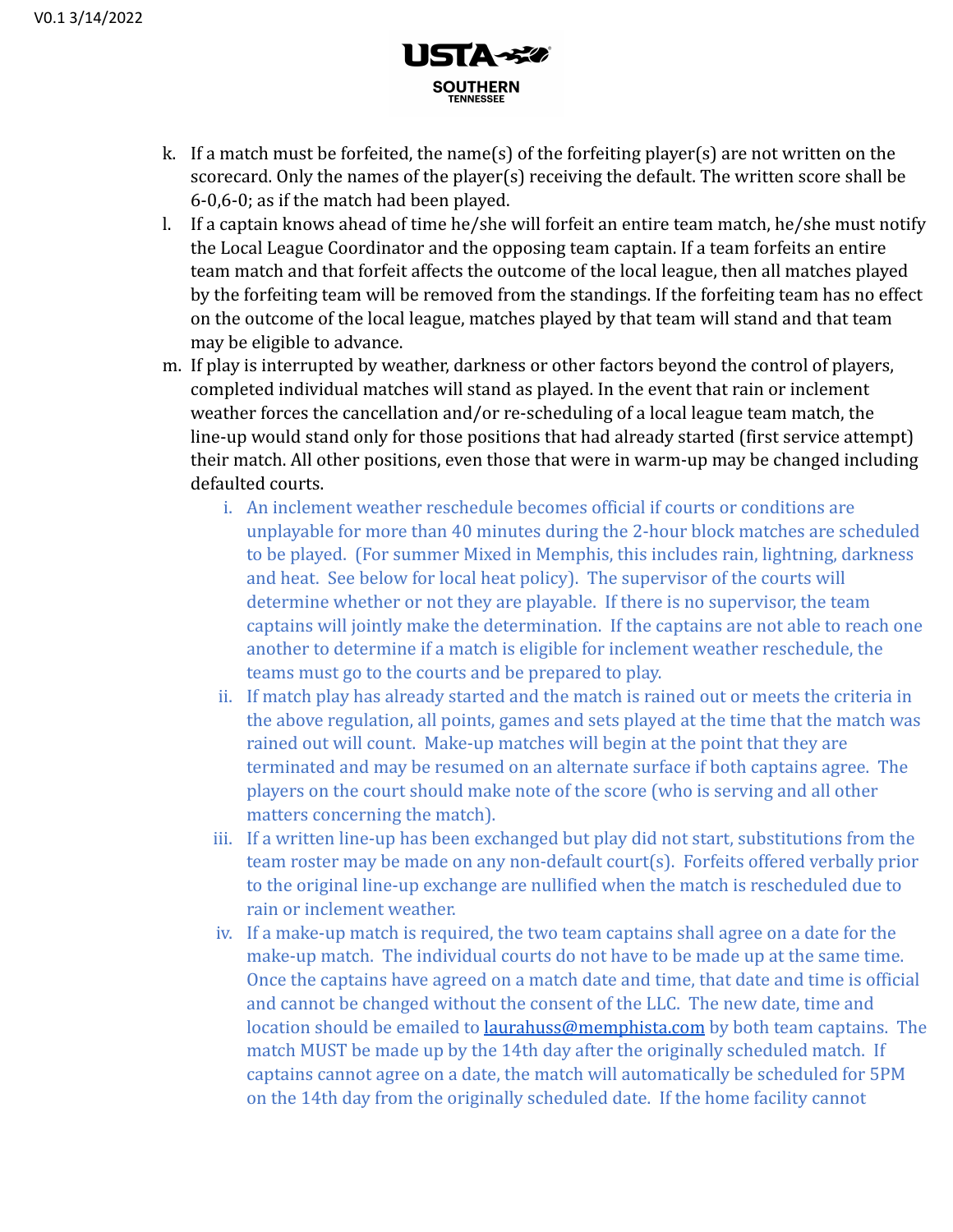

accommodate a match on the 14th day at 5PM, an alternate site will be used and the home court is responsible for the court cost, no exceptions. Not paying for court cost will be considered a default by the home team. LLC reserves the right to book the match at another facility if the home courts are not available on the 14th day. If that make-up is rained out, the match will be played on the next day at 5PM and so on until the match is completed. No exceptions. Therefore, rain outs that occur the last weekend for league play will be scheduled.

- v. Play may be necessary during State or Southern Adult League or any other USTA event. If there are four (4) players on a local mixed team attending these Championships of either one level or one gender, the captain may request of the Local League Coordinator to reschedule the affected mixed match. 4 of one level or 4 of one gender must attend the Championships for the team to be eligible for the reschedule. The captain should email the opposing captain and the Local League Coordinator via email at [laurahuss@memphista.com](mailto:laurahuss@memphista.com) *at least 7 days prior to the originally scheduled match date*. Please note all matches must be rescheduled prior to the first day of Sectionals. All matches MUST be completed by local deadlines.
- vi. If a match is rescheduled due to anything but weather or state championships, then 2 courts for a valid match MUST be played on the scheduled date for 3-court league and the other court may be rescheduled within the 14 day make-up window. If a team reschedules 2 or more matches for any other reason and does not play the minimum required courts, a suspension may occur for the next USTA league.
- vii. Memphis heat rule: (effective July 6, 2020) If the temperature is 94 degrees or higher in Memphis (not heat index) per weatherchannel.com at the scheduled match time, then the match may be rescheduled as long as it is played within the 14 day makeup rule, so long as it is prior to state league play deadline. You may still play the match if both captains agree to play.
- n. For each team match, a majority of individual matches must actually be played to constitute a valid team match. In a situation where the majority of individual matches would be not played (not a "valid" team match) the first course of action would be for both captains to agree on what individual matches, based on the number of players present, or to be present, can be played to constitute a valid team match. Once that is determined, both captains will re-exchange scorecards. If both captains cannot come to an agreement on what lines will be played to constitute a valid team match, based on the number of players present, or to be present, then the following individual matches will be assigned in sequential order to be played: #1 doubles, then #2 doubles.
- o. If both teams have enough players to play the match and it's discovered after-the-fact that a majority of the matches were not played to constitute a valid team match, both captains need to come to an agreement of what lines will be played to make the team match valid. If captains cannot come to an agreement, then the individual match(es) to be played will be assigned in sequential order in the above-mentioned regulation. If a captain does not comply with this regulation, then it may be considered a full team default in favor of the opponents.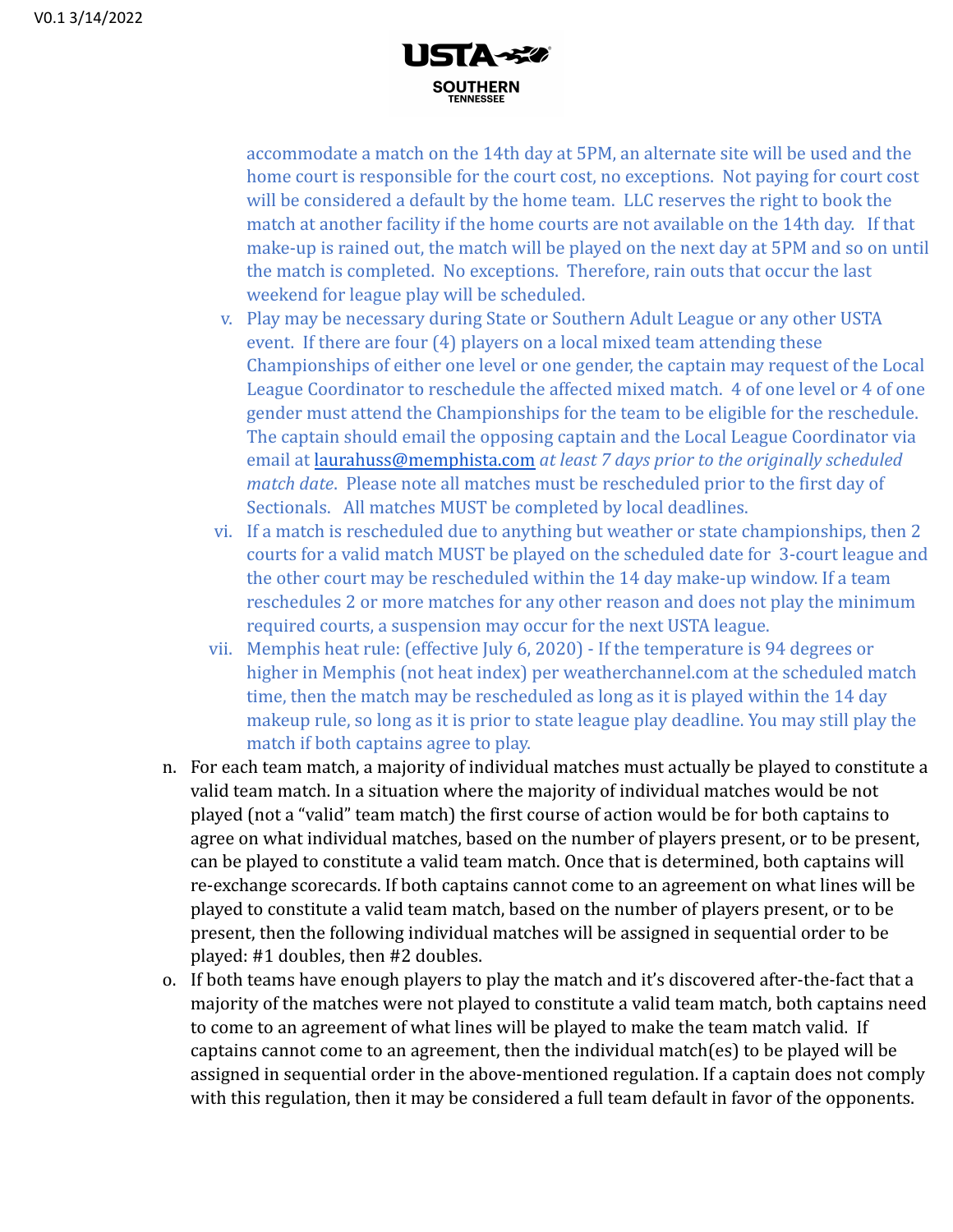

If a team shows up without the minimum # of players required for the team match based on the number of players present, or to be present, it will be a full team default in favor of the opponents. Please refer to national regulation 2.01C(5) on team default procedures.

### **IV. Championships**

a. Players who qualify to advance to the USTA Tennessee State Championship for USTA Mixed Doubles may advance on more than one team within an age group only if they are different NTRP levels. **No accommodations for scheduling will be made at any Championship for teams with players that may be competing on two or more teams during a championship.**

| MATCHES REQUIRED TO ADVANCE TO CHAMPIONSHIPS FOR ADULT AND MIXED<br><b>DIVISIONS</b>                                                    |                                                                                   |  |                                                                                                            |                                        |  |  |
|-----------------------------------------------------------------------------------------------------------------------------------------|-----------------------------------------------------------------------------------|--|------------------------------------------------------------------------------------------------------------|----------------------------------------|--|--|
| SECTIONAL CHAMPIONSHIPS AND<br><b>BELOW</b>                                                                                             |                                                                                   |  | <b>NATIONAL CHAMPIONSHIPS</b>                                                                              |                                        |  |  |
| <b>LOCAL</b><br><b>MATCHES</b><br><b>REQUIRED</b>                                                                                       | <b>DEFAULTS</b><br><b>THAT COUNT</b>                                              |  | <b>TOTAL MATCHES REQUIRED</b><br><b>THROUGH SECTIONAL</b><br><b>CHAMPIONSHIP</b>                           | <b>DEFAULTS THAT</b><br><b>COUNT</b>   |  |  |
| To advance to any<br>championship<br>level through<br>Sectional<br>Championship                                                         | To advance to<br>any championship<br>level through<br>Sectional<br>Championship   |  | To advance to National<br>Championship                                                                     | To advance to National<br>Championship |  |  |
| 2 matches<br>on the same team                                                                                                           | 1 default received<br>shall count                                                 |  | All players other than self-rated<br>and computer-rated appealed<br>players:<br>3 matches on the same team | 1 default received<br>shall count      |  |  |
| Section Option to<br>require Self-rated<br>and computer-<br>rated appealed<br>players to play up<br>to 4 matches on<br>the<br>same team | Section Option to<br>declare if 1 default<br>received shall or<br>shall not count |  | Self-rated and computer-rated<br>appealed players<br>4 matches on the same team                            | No default received shall<br>count     |  |  |

b. In order to be eligible to compete in a USTA Tennessee League State Championship, players must play in the number of matches listed in the table below:

#### **\*A retirement counts as a match played for all players involved.**

c. If a Mixed 55 & Over/Mixed 65 & Over team has no local competition offered at that specific combined level, a team may advance to the State Championship. Any Mixed 55 & Over/Mixed 65 & Over local league having more than two (2) teams must play a local league.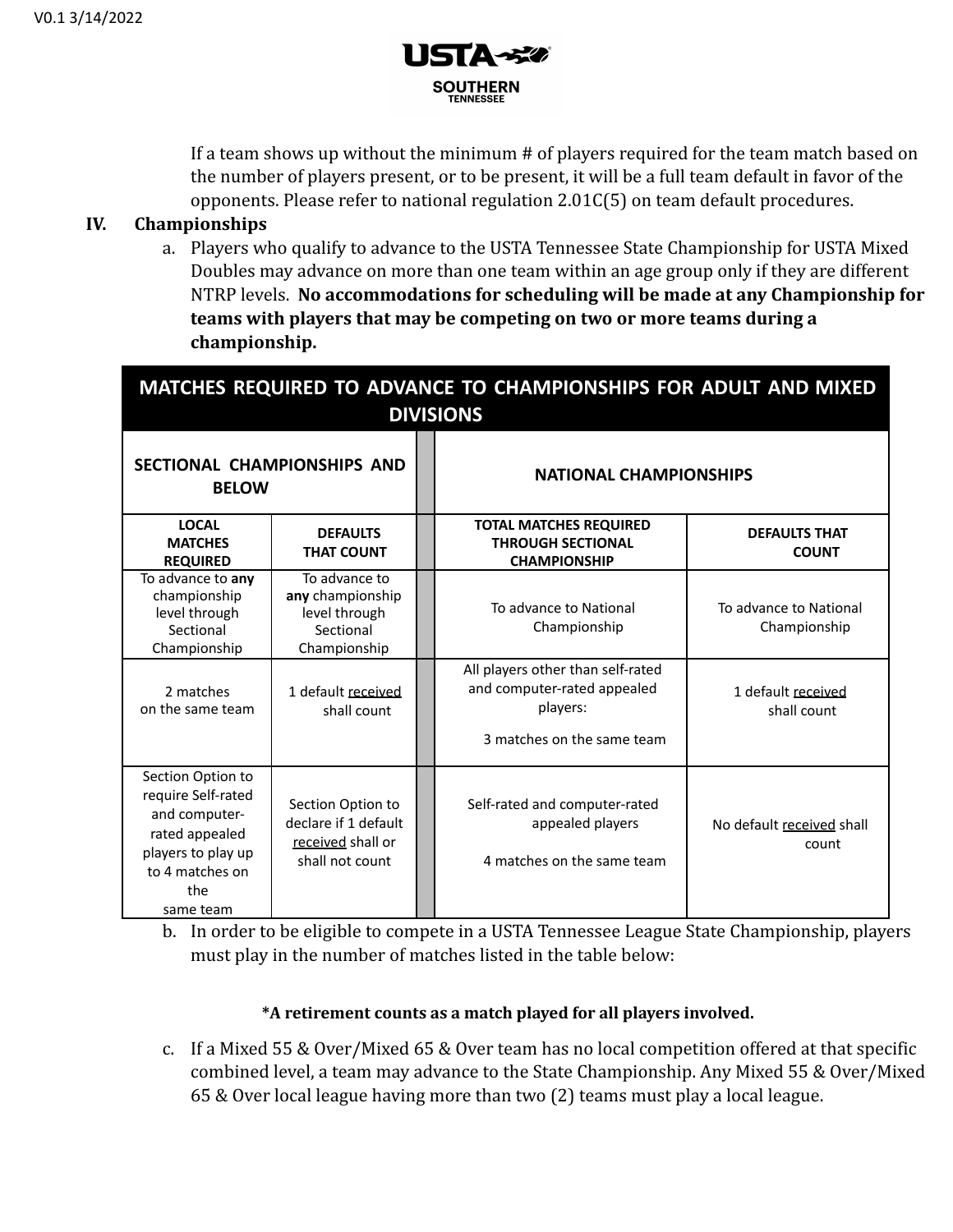

d. The number of advancing from **Memphis** is determined by the chart below:

| <b>DIVISION</b>      | <b>NUMBER OF</b><br><b>LOCAL TEAMS</b><br><b>AT A SPECIFIC</b><br><b>NTRP LEVEL</b><br><b>OR COMBINED</b><br><b>LEVEL</b> | <b>NUMBER OF TEAMS</b><br><b>ADVANCING TO</b><br><b>STATE LEAGUE</b><br><b>CHAMPIONSHIPS</b> |
|----------------------|---------------------------------------------------------------------------------------------------------------------------|----------------------------------------------------------------------------------------------|
|                      | $2 - 9$                                                                                                                   |                                                                                              |
| <b>Mixed Doubles</b> | $10 - 19$                                                                                                                 | າ                                                                                            |
|                      | $20+$                                                                                                                     | 3                                                                                            |

# **V. Grievances**

- **a.** Self-rated players who enter the USTA League Tennis Program by misrepresenting their actual skill level are considered to have violated the standards of good conduct, fair play, and good sportsmanship and may be subject to a grievance complaint and possible disqualification. A Captain, Local League Coordinator, State League Coordinator or member of the State League Committee can file a NTRP grievance. A player with a valid NTRP Computer (C) rating, or granted an Automatic Appeal (A) rating of a Computer (C) rating is not subject to an NTRP Grievance. Any other player is subject to an NTRP Grievance.
- b. Grievances are filed with the Local League Coordinator. Please submit via email, including a \$50.00 fee. Should the Grievance Committee find in favor of the person filing the grievance, the \$50.00 will be refunded. The LLC will give the grievance to the Local Grievance Committee. Forms for grievances may be obtained from the Local League Coordinator.

# **VI. Committees**

- a. Local Rules & Regulations Committee Laura Huss, Jackie Mills, Kim Laschober
- b. USTA Tennessee Grievance Committee: Terryann Nelson (Chair), Debbi Booton, Jackie Mills.
- **c.** USTA Tennessee Grievance Appeals Committee: Roger Ross (Chair), Alice Zhang, Barbara Hooper.
- **d.** Grievance and Grievance Appeal Committee members may change or individual members substituted at the discretion of the USTA Tennessee Adult League Committee Chairperson.

# **VII. Other Resources**

- **a. USTA, USTA Southern, and USTA Tennessee Regulations – [www.ustatn.com/adult-tennis/adult-leagues/](http://www.ustatn.com/adult-tennis/adult-leagues/)**
- **b. USTA Tennessee Website – [www.ustatn.com](http://www.ustatn.com)**
- **c. USTA Southern Website – [www.southern.usta.com](http://www.southern.usta.com)**
- **d. MTA Website - [memphista.com/league](https://www.memphista.com/leagues/)s/**